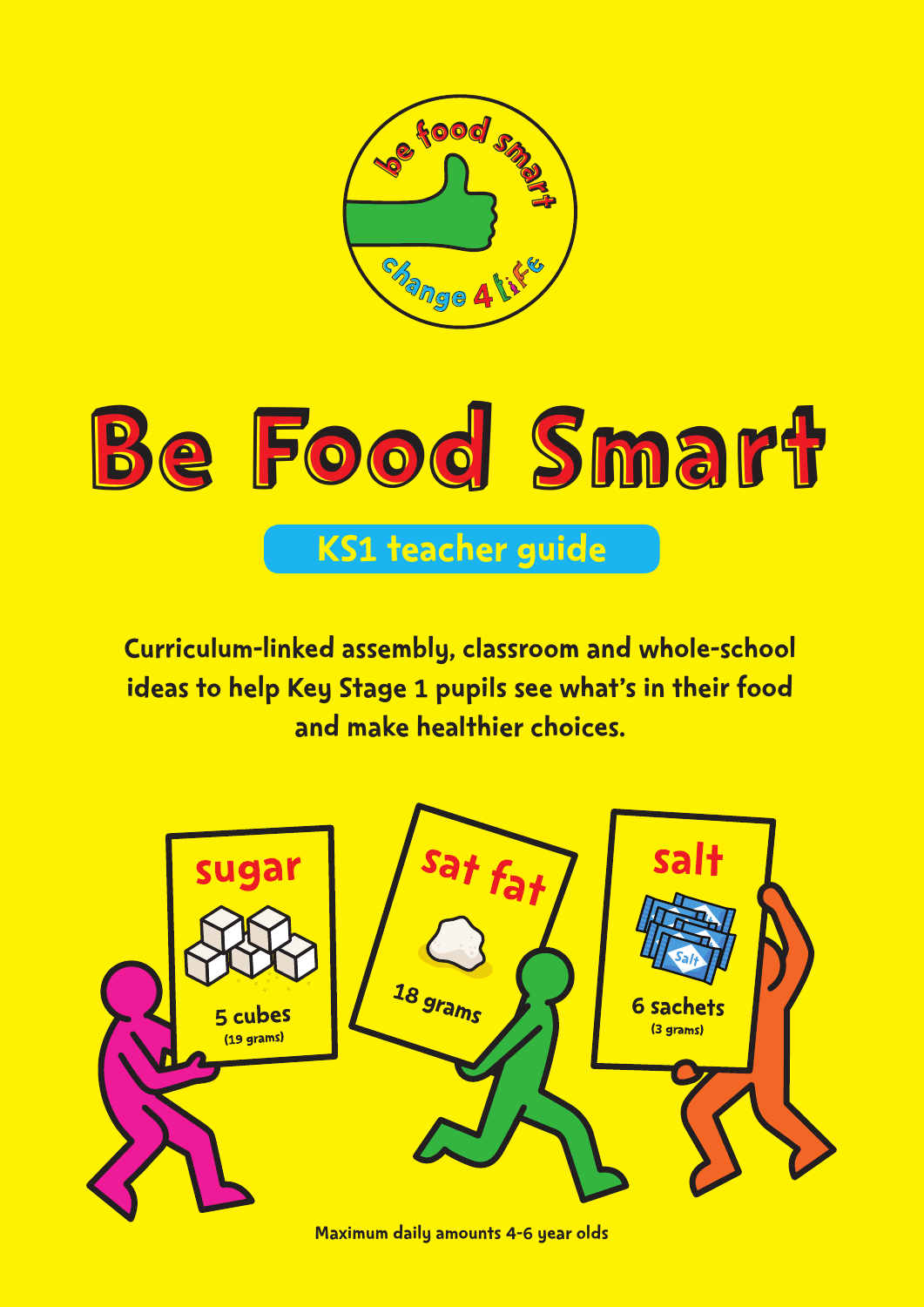

English and Maths resources for Key Stage 1, looking at how we can find out what's in our food and make healthier choices.

## Introduction

We're all eating too much sugar, saturated fat and salt. Our everyday food and drink can contain surprisingly high amounts, meaning most of us are eating more than we realise.

National Child Measurement Programme data shows that one fifth of Reception and one third of Year 6 children are overweight or obese.

Children consume nearly three times more sugar than the maximum daily limit. Some children are drinking a 500ml bottle of soft drink a day, containing 13 cubes of sugar. The maximum daily amount is five cubes for children aged 4 to 6.

While children might seem fine on the outside, too much sugar and saturated fat can lead to the build-up of harmful fat on the inside. This fat around their vital organs can cause serious disease in the future, like heart disease, type 2 diabetes and some cancers. Too much salt can raise blood pressure and increase the risk of getting heart disease or having a stroke.

#### Be Food Smart resources

Schools can make a difference by using the Be Food Smart resources to help their pupils understand how we can:

- find out how much sugar, saturated fat and salt is in our food and drink
- compare different products based on their nutritional content
- use all of this information to make healthier choices.

#### Be Food Smart overview

 $\blacklozenge$  Built around the English, Maths, Science and PSHE curricula.

• Flexible – use them all, or pick and mix to embed within lessons.

 $\sqrt{\phantom{a}}$  Tested with teachers.

• Helps schools meet statutory duties to promote children's health and well-being, and helps them understand how to keep themselves healthy (Ofsted School inspection handbook, personal development, behaviour and welfare).



Maximum daily amount 4-6 year olds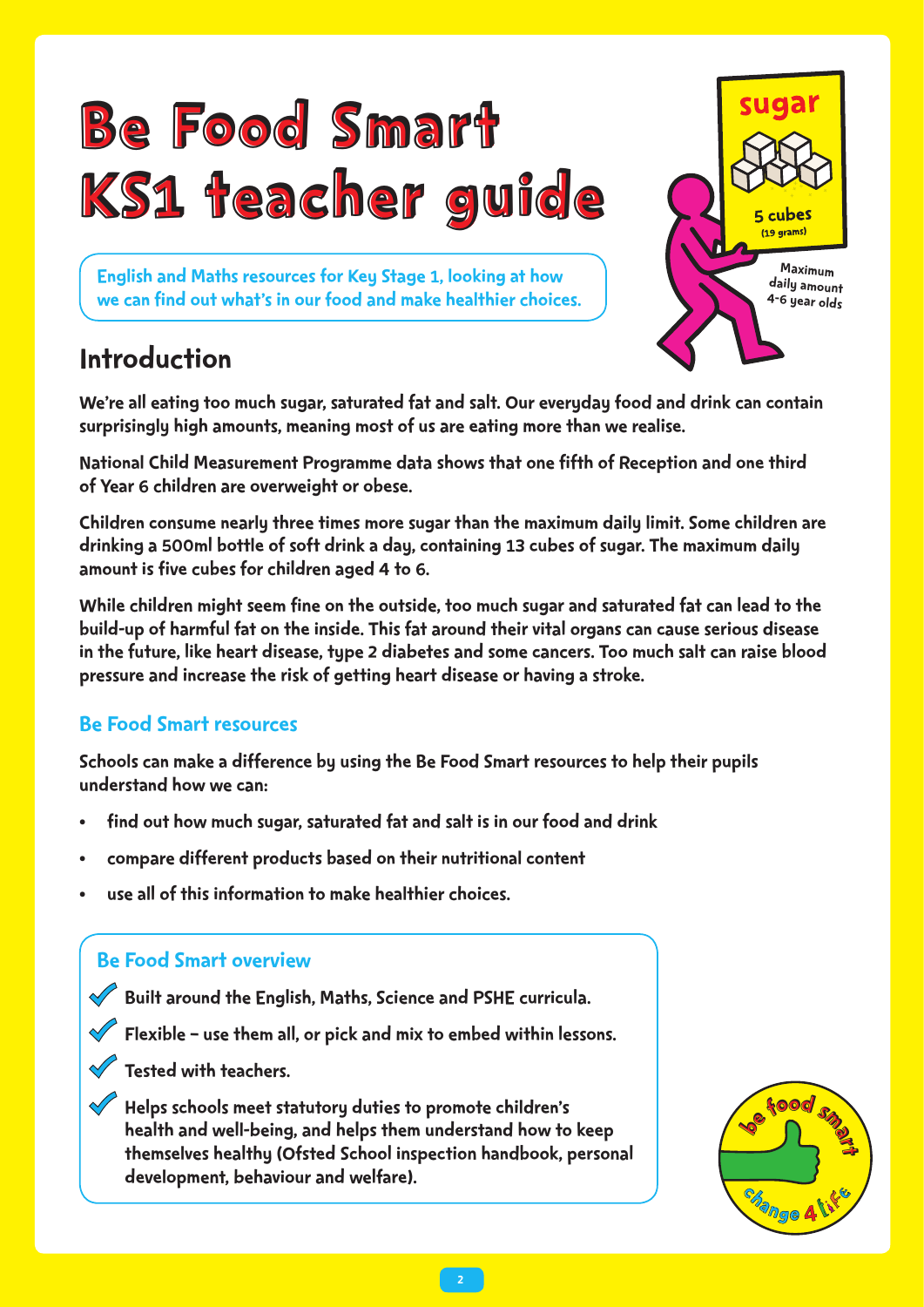# Be Food Smart resource guide

You can use the Be Food Smart resources to deliver an assembly, a lesson or to run your own pupil-led campaign.

All the resources stand alone, or could be used together, ideally in the order below.



| <b>Activity</b>   | <b>Curriculum links Time needed</b>                      |                 | <b>Be Food Smart resources</b>                                                                                                                                                                                                                                                                                                                              |
|-------------------|----------------------------------------------------------|-----------------|-------------------------------------------------------------------------------------------------------------------------------------------------------------------------------------------------------------------------------------------------------------------------------------------------------------------------------------------------------------|
| <b>Assembly</b>   | <b>Science</b><br><b>PSHE</b>                            | 10-20 minutes   | <b>Assembly presentation</b><br><b>Assembly PowerPoint presentation</b><br><b>Films</b><br>Assembly film - optional                                                                                                                                                                                                                                         |
| KS1<br>lesson     | English<br><b>Maths</b><br><b>Science</b><br><b>PSHE</b> | 30-60 minutes   | <b>KS1 toolkit</b><br><b>Teacher guide</b><br><b>Lesson PowerPoint presentation</b><br>$\bullet$<br>Quiz sheet - optional<br>$\bullet$<br>Activity, story and reference sheets<br>$\bullet$<br><b>Nutrition information sheet for</b><br>teachers - optional<br><b>Films</b><br>Films 1, 2 and $3$ – optional<br><b>Be Food Smart app</b><br>App - optional |
| Pupil<br>campaign | Cross-curricular                                         | <b>Flexible</b> | Pupil campaign pack<br>Our campaign - teacher guide<br>Our campaign - pupil guide                                                                                                                                                                                                                                                                           |

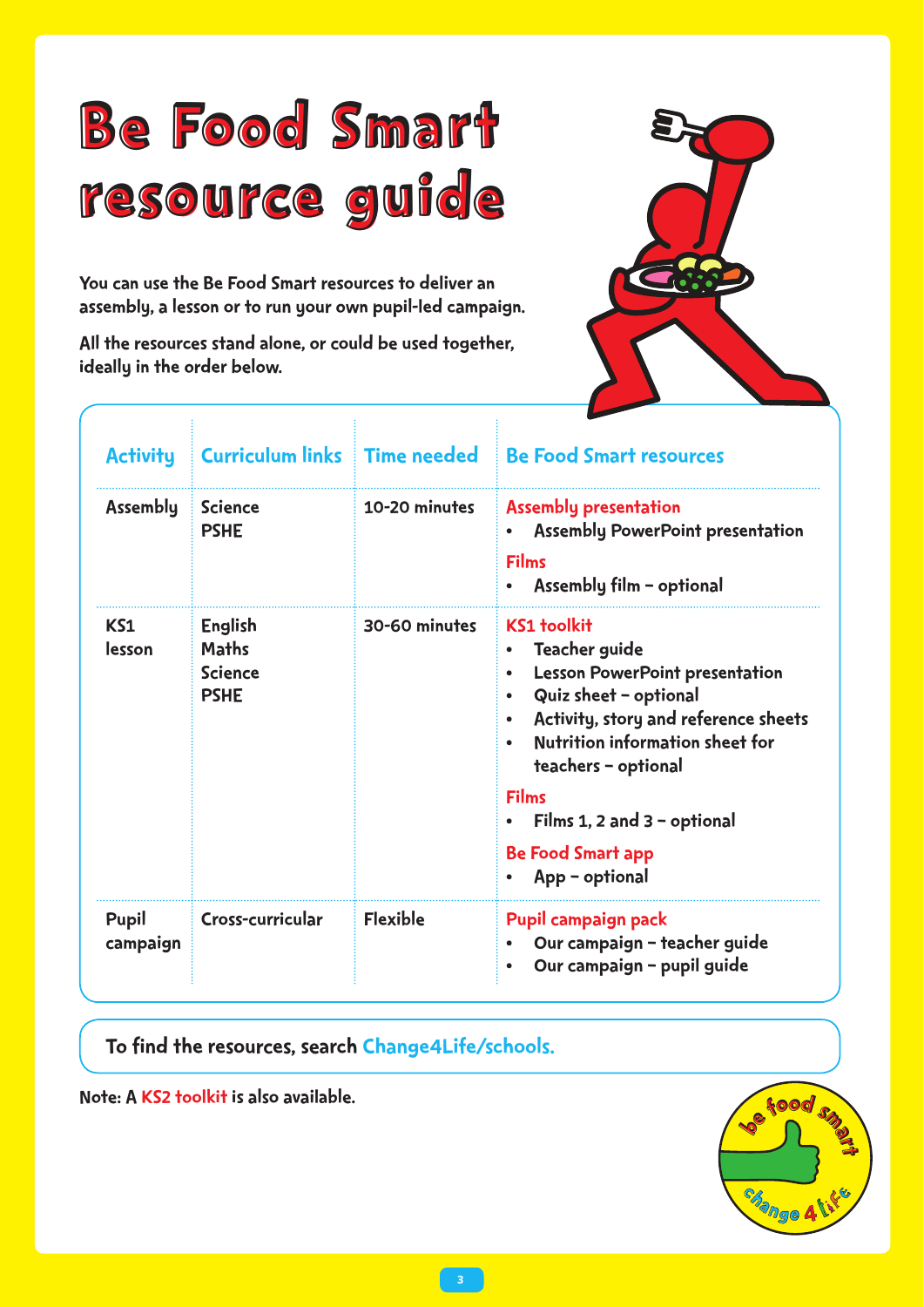# Be Food Smart KS1 lesson

Search Change4Life/schools and find the KS1 toolkit. Download the 'Lesson PowerPoint presentation' and print out the activity sheets:

- One copy of 'Sienna's story'.
- Enough copies of the other activity sheets for one per table group.

Take a look at the optional Films and Be Food Smart app, and decide whether to use them in your lesson.

If you are going to use the app, you will need to bring in a range of real food packaging for the food and drink listed on the 'Most and least sugar' activity sheet.

Tip: When used on a tablet, rather than a smartphone, the app may require a steadier hand, and take longer to register barcodes.

You may find it useful to read the 'Nutrition information sheet' for teachers, from the KS1 toolkit, before the lesson.

# **Preparation**<br>
Starton ChangesLife Acchools and find the KS1 toolkit, Download the<br>
Classion PowerPoint presentation' and print out the activity sheets<br>
Classical configuration' and print out the activity sheets<br>
STAR a lo What's in our food? (10-15 minutes) Starter

Begin by explaining that it's really important to be food smart, and watch how much sugar you eat and drink on a daily basis.

#### If you have used the assembly presentation already:

• Test pupils' prior knowledge by asking them to get into pairs or groups and think of two facts about sugar to share with the class.

#### If you have not already used the assembly presentation:

• Run through the 'Lesson PowerPoint presentation' from the KS1 toolkit.

#### Optional extension:

Use the 'Quiz sheet' from the KS1 toolkit.



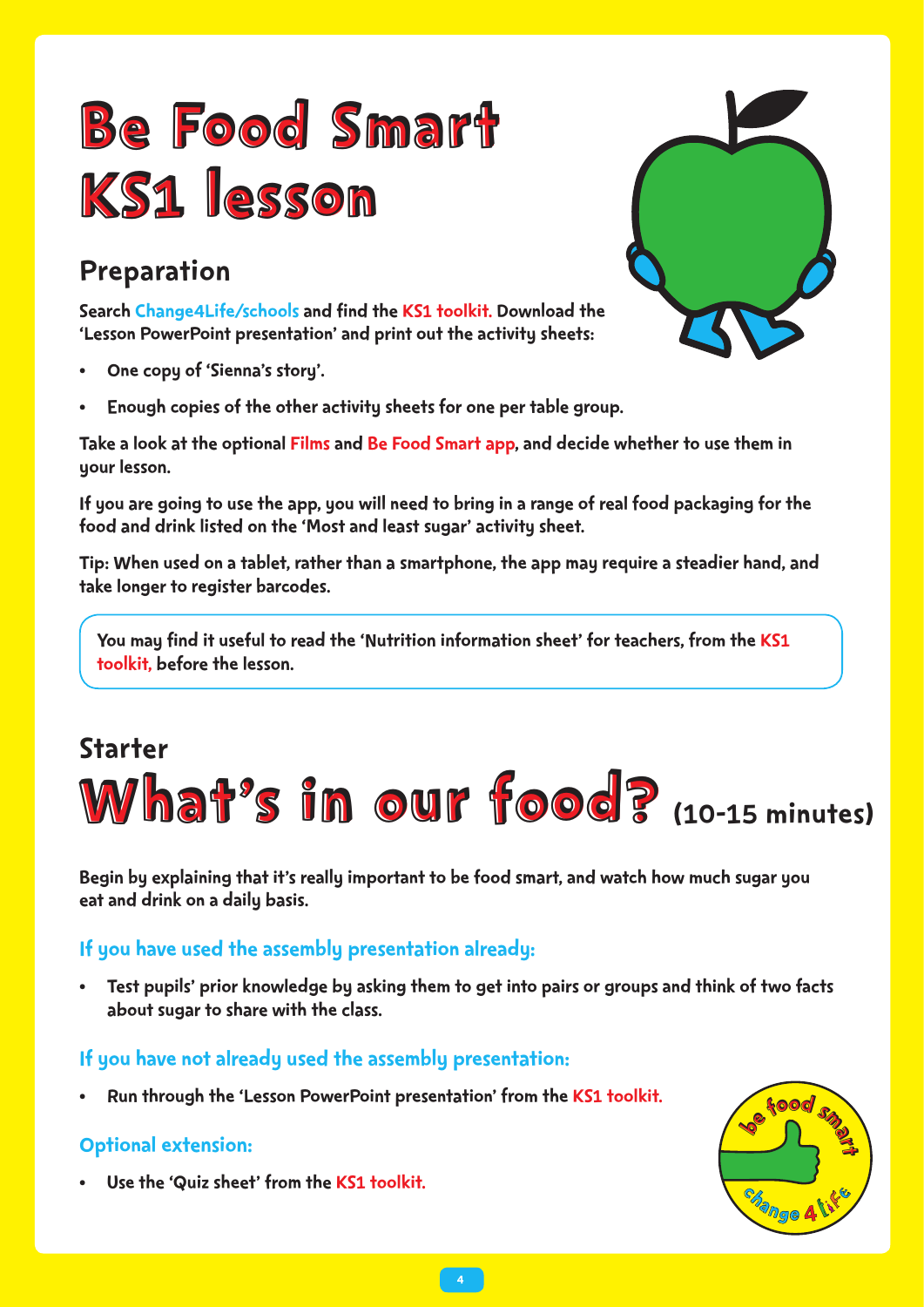## Sienna's choices (10-15 minutes) English activity

#### What's in our food?

- Optional: Play 'film 1', a light-hearted mock news item which features two child reporters interviewing their family about their food choices.
- Ask pupils what food and drink they enjoy at home, and which items are more or less healthy. How do they know?

#### What choices will Sienna make?

- Hand out a 'Sienna's day' activity sheet to each table group (Year 1 or Year 2 version).
- Ask pupils to draw a green circle around the healthier food or drink for each time of day, and a red circle around the less healthy food and drink.
- Did each group get the same answers?
- Now read 'Sienna's story', which gives pupils some clues about which food and drink Sienna might choose during her day.
- Place a S next to the food and drink that Sienna is likely to choose. Pupils should give reasons for their choices. Record the class's choices on the board.

In this activity pupils help Sienna, a child like them, to be food smart and make healthier choices.<br>
Vhat's in our food?<br>
Caption which features them which features two child reporters<br>
chirendering their family about the On the activity and reference sheets, the apple is shown as having zero sugar. Fresh fruit and vegetables, plain milks and plain natural yoghurts all contain 'intrinsic sugars', which we don't need to worry about. We need to watch our intake of the sugars added to food and drink by manufacturers or at home (e.g. on cereals, in hot drinks and while cooking), including honey, syrups, fruit juice concentrates, nectars and fruit juices (which should be limited to 150ml per day).

#### What would pupils choose?

- Which foods would pupils choose and why? Record the most popular choices on the board.
- How do their choices compare with Sienna's?
- Have they chosen the healthiest options?

To find all the Be Food Smart activity, story and reference sheets referred to in this booklet, search Change4Life/schools and look for the KS1 toolkit. The Films are on a separate web page.

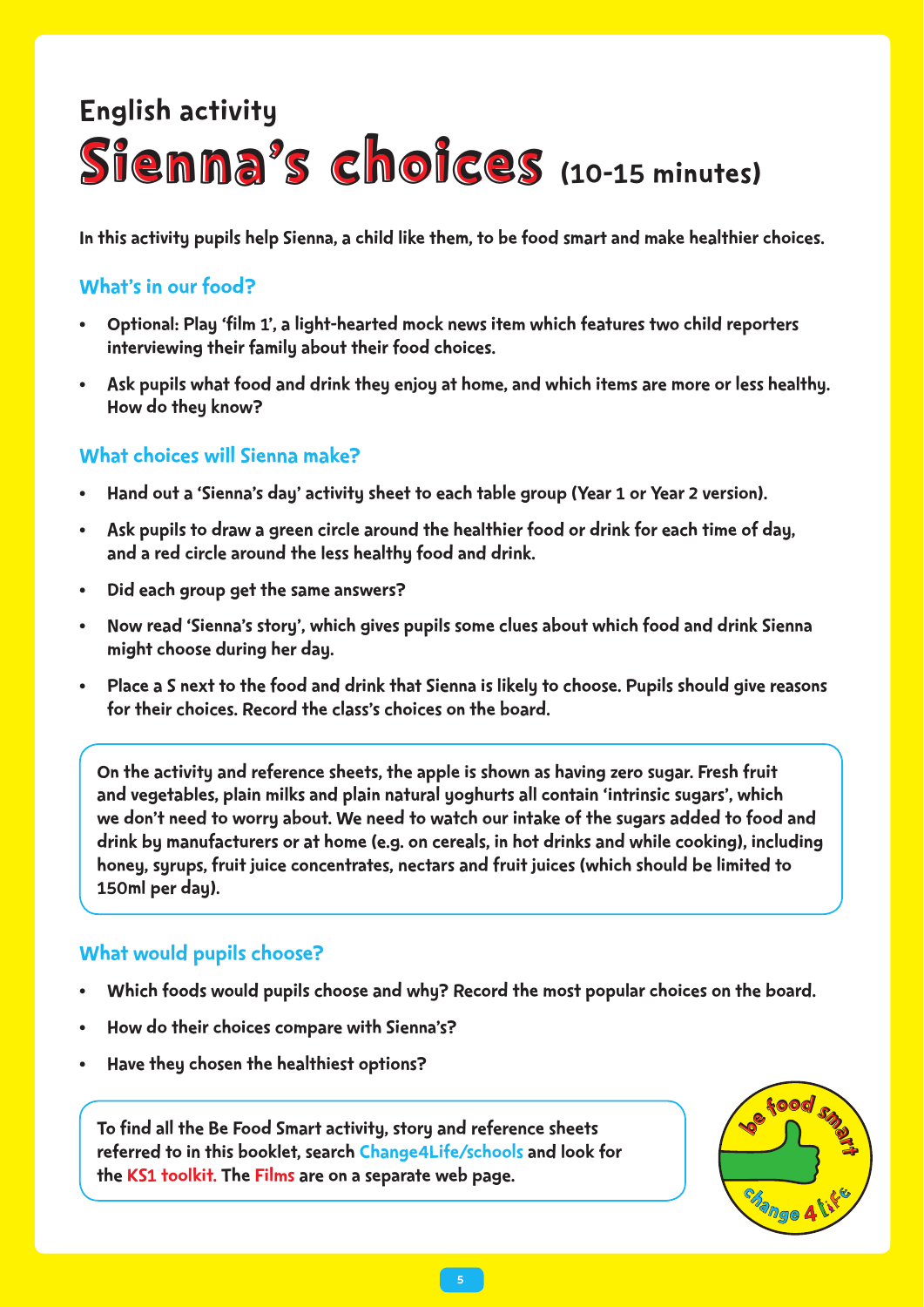### Maths activity

## Sienna's choices

## (10-15 minutes)



- Optional: Play 'film 2'. The investigative reporters introduce their parents to the Be Food Smart app and have fun scanning products and discovering their sugar content.
- If you are not using the film, explain to pupils that finding out what's in their food, through looking at packaging or using the Be Food Smart app, can help them to make healthier choices.

#### How much sugar did Sienna eat during her day?

- Pupils are now going to help Sienna be food smart about her choices.
- Hand out a copy of the 'Most and least sugar' activity sheet and 'How many sugar cubes?' reference sheet to each group (Year 1 or Year 2 versions).

#### Year 1 Ask pupils to:

find out how many sugar cubes there are in each of Sienna's choices and complete the table

- Introduce the Be Food Smart app on an enabled tablet.
- Show pupils how to scan a product barcode to discover how much sugar it contains.
- optional: Get Food Smart for Sienna<br>
 Introduce the Be Food Smart app on an enabled tablet.<br>
 Show pupils how to scan a product barcode to discover how much<br>
sugar it contains.<br>
 Bring in some product packaging and give • Bring in some product packaging and give each table group three products similar to those on the 'Most and least sugar' activity sheet.
- Ask each group to predict how many cubes of sugar a portion of each product contains, before scanning.
- Which products are the lowest in sugar?
- Pupils can repeat the process with saturated fat and salt.
- draw a green circle around the choice with the least sugar for each time of the day
- draw a red circle around the choice with the most sugar for each time of the day.

#### Year 2

#### Ask pupils to:

- use the bar charts to work out how much sugar is in each of Sienna's breakfast, morning snack and dinner choices and complete the table
- use the table to create a bar chart showing how much sugar is in Sienna's lunch, afterschool snack and drink choices
- draw a green circle around the choice with the least sugar for each time of the day, and draw a red circle around the choice with the most sugar.

Year 2 extension: Ask pupils to add up how much sugar Sienna would eat in a day if she chose the food or drink with the most or least sugar every time. Did she eat more or less sugar than her maximum daily limit (five cubes of sugar for 4 to 6 year olds)?

Were pupils surprised by any of the answers?

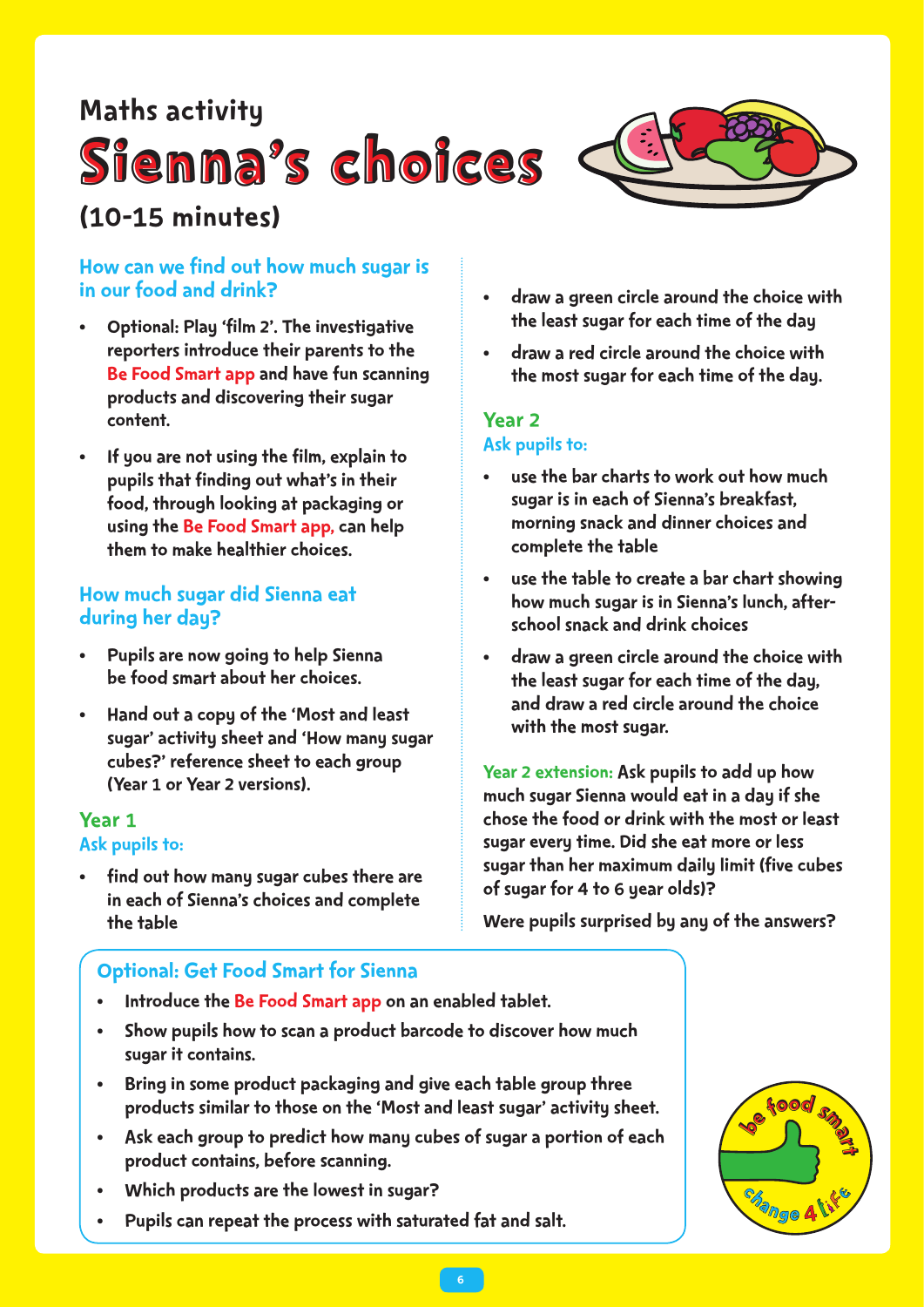## Healthier swaps for Sienna (5-10 minutes) Plenary

• Optional: Play 'film 3'. The food reporters show their parents how to use the app in order to make healthier food swaps.



- At random, hand out food packaging. Examples could include cola vs sugar free cola, split pot yoghurt vs plain yoghurt, sugary cereal vs plain wheat biscuit cereal.
- Be food smart and make healthier swaps for Sienna<br>
to prional: Play thin 3: The food reporters show their parents how<br>
to use the app in order to make healther food swaps.<br>
At random, hand out food packaging. Examples cou • Pupils should find a partner with the same food variety as they have, so that together they have a less healthy and healthier example of that kind of food. For example, a pupil with a sugary breakfast cereal needs to find a partner with a healthier alternative.

#### Optional: Scan for Sienna

- Give each pair a tablet and ask them to use the Be Food Smart app to scan the barcodes on their products. Pupils can share with the class how many cubes of sugar a portion of their less healthy and healthier options contain.
- Be aware that when using the app the pack value will appear first. Slide right to see the portion amount.

#### Which swaps could you make?

- Ask pupils to sit in their groups and give each group a time of the day: breakfast, drink, morning snack, lunch, after-school snack, or dinner.
- Invite each table to suggest two swaps they could make, replacing things they eat now with lower-sugar alternatives.

## Extension activities

Search Change4Life/schools for 'KS1 extension ideas', in the KS1 toolkit.

Take a look at the Be Food Smart: pupil campaign pack to find out how to run your own cross-curricular pupil-led campaign.